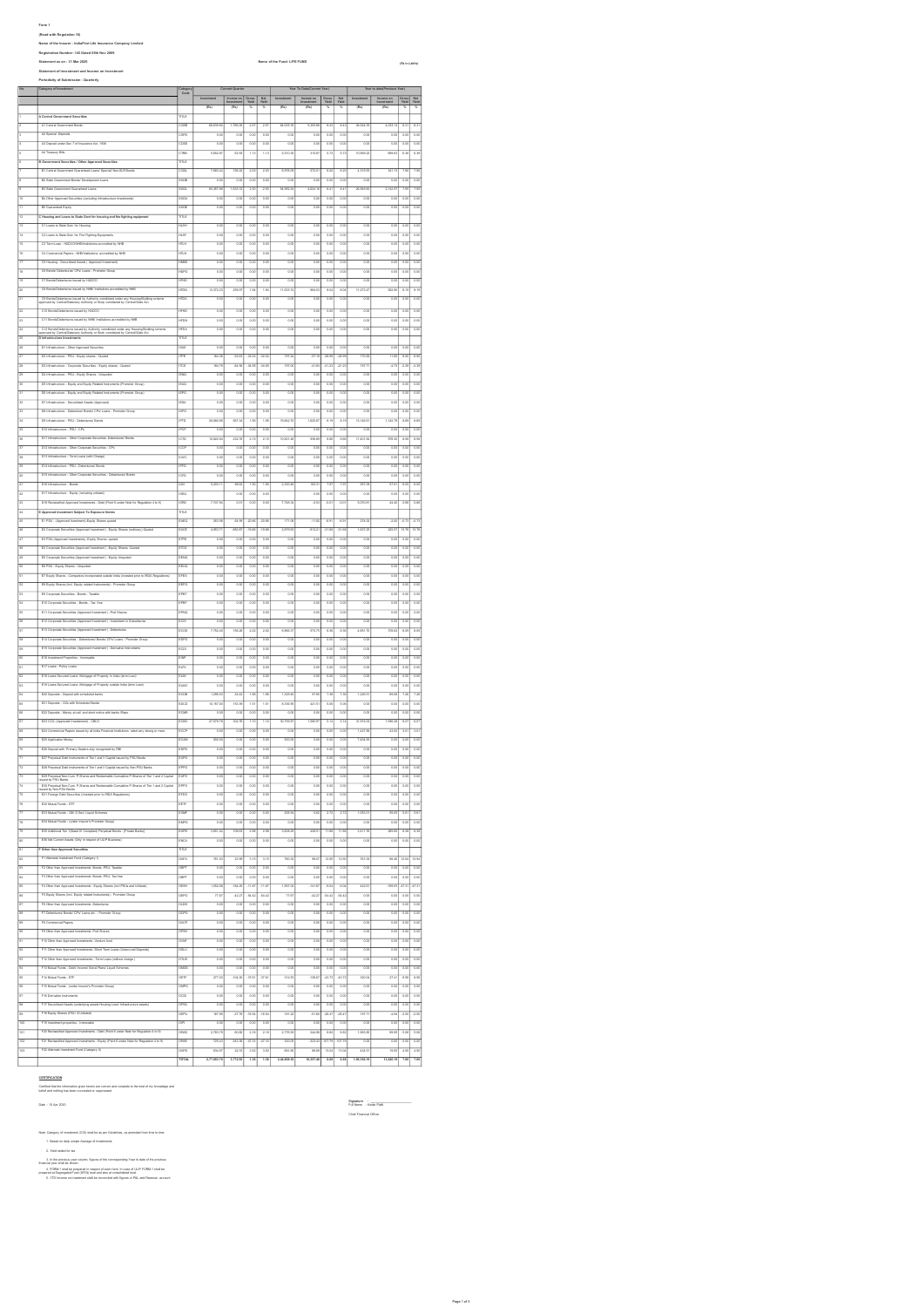From 1 Applements to the ABS and the Control of the Control of the Control of the Control of the Control of the Control of the Control of the Control of the Control of the Control of the Control of the Control of the Cont 12 C Housing and Loans to State Govt for housing and fire fighting equipment TITLE Category Current Quarter Year To Date(Current Year) Year to date(Previous Year)<br>Code

|                          | <b>B2 State Go</b>                                                                                                                                                                  |                         | 0.00                | 0.00                | 0.00               | 0.00                      | 0.00                | 0.01              | 0.00               | 0.00               | 0.00                      | 0.00               | 0.00              | 0.00               |
|--------------------------|-------------------------------------------------------------------------------------------------------------------------------------------------------------------------------------|-------------------------|---------------------|---------------------|--------------------|---------------------------|---------------------|-------------------|--------------------|--------------------|---------------------------|--------------------|-------------------|--------------------|
| 5                        | <b>B3 State Government Guarante</b><br>ed Los                                                                                                                                       | <b>SGGL</b>             | 2.11.354.14         | 5.275.8             | 250                | 2.50                      | 2.08.203.88         | 17.108.00         | 8.22               | 8.22               | 1.00.140.94               | 16.613.62          | 2.82              | 282                |
| $\frac{1}{10}$           | B4 Other Approved Securities (excluding Infrastructure Investme                                                                                                                     | <b>SGOA</b>             | $\overline{\circ}$  | $\overline{\circ}$  | 0.00               | 0.00                      | $\overline{a}$      | 0.00              | 0.05               | 0.00               | 0.00                      | 0.00               | $\overline{ac}$   | $\overline{\circ}$ |
| $\frac{1}{11}$           | <b>B5 Guaranteed Equity</b>                                                                                                                                                         | soce                    | 0.00                | 0.00                | 0.00               | 0.00                      | 0.00                | 0.00              | 0.00               | 0.00               | 0.00                      | 0.00               | 0.00              | 0.00               |
| $\frac{1}{12}$           | C Housing and Loans to State Govt for housing and fire fighting equipment                                                                                                           | TITLE                   |                     |                     |                    |                           |                     |                   |                    |                    |                           |                    |                   |                    |
| 13                       |                                                                                                                                                                                     |                         |                     |                     |                    |                           |                     |                   |                    |                    |                           |                    |                   | $\overline{0.00}$  |
|                          | C1 Loans to State Gost for Housing                                                                                                                                                  | <b>HLSH</b>             | 0.00                | 0.00                | 0.00               | 0.00                      | 0.00                | 0.00              | 0.00               | 0.00               | 0.00                      | 0.00               | 0.00              |                    |
| 14                       | C2 Loans to State Govt for Fire Fighting Equipments                                                                                                                                 | <b>HLSF</b>             | $\overline{0.00}$   | 0.00                | 0.00               | 0.00                      | 0.00                | 0.00              | 0.00               | 0.00               | 0.00                      | 0.00               | $rac{1}{2}$       | $\overline{\circ}$ |
| 15                       | C3 Term Loan - HUDCONHS/Institutions accredited by NHB                                                                                                                              | HTLH                    | o.or                | 0.00                | 0.00               | 0.00                      | 0.00                | 0.00              | 0.00               | 0.00               | 0.00                      | 0.00               | 0.00              | 0.00               |
| 16                       | C4 Commercial Papers - NHB/Institutions accredited by NHB                                                                                                                           | <b>HTLN</b>             | $\overline{\circ}$  | 0.0                 | 0.0                | 0.00                      | $\overline{0.01}$   | 0.01              | 0.00               | 0.0                | 0.00                      | 0.0                | 0.01              | 0.00               |
| 17                       | C5 Housing - Securitis<br>afa ( Approved Inv                                                                                                                                        | HMBS                    | $\overline{\circ}$  | 0.00                | 0.00               | 0.00                      | 0.01                | 0.01              | 0.00               | 0.05               | 0.00                      | 0.01               | 0.00              | 0.00               |
| 18                       | C6 Bo<br>da/ Debenturea/ CPs/ Loans - Pr                                                                                                                                            | HDPG                    | 0.0                 | 0.00                | 0.00               | 0.00                      | $\overline{a}$      | 0 <sup>o</sup>    | 0.05               | 0.0                | 0.00                      | 0.0                | 0.00              | 0.00               |
| 19                       | $cr$ B<br>d by HUDOG                                                                                                                                                                | <b>HTHD</b>             | $\overline{a}$      | $\overline{\alpha}$ | 0.0                | 0.0                       | $\overline{\alpha}$ | $\overline{0}$    | $\overline{0}$     | o.c                | $\overline{0.0}$          |                    | $\overline{a}$    | 0.00               |
| 20                       | C8 Bonds/Debenfores issued by NHB/ Institutions accr                                                                                                                                |                         |                     |                     |                    |                           |                     |                   |                    |                    |                           |                    |                   |                    |
|                          |                                                                                                                                                                                     | HTDN                    | 67,444.3            | 1,236.5             | 18                 | 1.83                      | 71,472.4            | 5,689.3           | 7.95               | 7.51               | 77,357.30                 | 6,323.5            | 8.17              | 8.17               |
| 21                       | CDB<br>ed by Authority constituted under any<br>proved by Central/Statelery Authority or Body                                                                                       | <b>ITDA</b>             | 0.O                 | 0.00                | 0.0                | 0.0                       | 0.01                | 0.01              | 0.0                | 0.00               | 0.00                      | 0.0                | 0.00              | 0.00               |
| 22                       | Housing/Building scheme approv<br>constituted by Central/State Act.<br>C10 Bonda/Debentures issued by HUDCO                                                                         | <b>HFHD</b>             | 0.0                 | 0.00                | 0.0                | 0.0                       | 0.0                 | 0.01              | 0.0                | $\overline{00}$    | 0.0                       | 0.0                | 0.01              | 0.00               |
| 23                       | C11 Bonda/Debentures issued by NHS/ Institutions accredited by NHS                                                                                                                  |                         |                     |                     |                    |                           |                     |                   |                    |                    |                           |                    |                   |                    |
|                          |                                                                                                                                                                                     | <b>HFDN</b>             | $\overline{\circ}$  | $\overline{0.08}$   | 0.00               | $\overline{\circ}$        | $\overline{a}$      | $\overline{0.08}$ | 0.05               | $\overline{0.00}$  | 0.08                      | 0.00               | 0.00              | $\overline{\circ}$ |
| 34                       | .<br>C12 Bonda/Debenhaves issued by Authority constituted under any<br>Housing/Building scheme approved by Central/State/any Authority or Body<br>constituted by Central/State Act. | HFDA                    | 0.0                 | 0.00                | 0.00               | 0.00                      | 0.00                | 0.00              | 0.00               | 0.00               | 0.00                      | 0.00               | 0.00              | 0.00               |
|                          |                                                                                                                                                                                     |                         |                     |                     |                    |                           |                     |                   |                    |                    |                           |                    |                   |                    |
| 25                       | D Infrastructure Investments                                                                                                                                                        | TITLE                   |                     |                     |                    |                           |                     |                   |                    |                    |                           |                    |                   |                    |
| 26                       | D1 Infrastructure - Other Approved Securities                                                                                                                                       | <b>ISAS</b>             | 0.00                | 0.00                | 0.00               | 0.00                      | 0.01                | 0.00              | 0.00               | 0.00               | 0.00                      | 0.00               | 0.00              | 0.00               |
| 27                       | D2 Infrastructure - PSU - Equity shares - Quoti                                                                                                                                     | mpe                     | 498.91              | $-150.75$           | 32.02              | $-32.02$                  | 472.9               | $-213.05$         | 45.05              | 45.05              | 51.05                     | 3.52               | 6.90              | 6.90               |
| 28                       | D3 Infrastructure - Corporate Securities - Equity shares - Qu                                                                                                                       | <b>ITCE</b>             | 55.2                | $-19.2$             | 34.9               | 34.95                     | 58.8                | $-12.4$           | 2123               | 212                | 352.8                     | 47.4               | 13.4              | 13.44              |
| 39                       | D4 Infrastructure - PSU - Equity Sh                                                                                                                                                 | ENO                     | 0.0                 | 0.00                | 0.00               | 0.00                      | 0.01                | 0.01              | 0.00               | 0.00               | 0.08                      | 0.01               | 0.01              | 0.00               |
| 30                       | D5 Infra                                                                                                                                                                            |                         |                     |                     |                    |                           |                     |                   |                    |                    |                           |                    |                   |                    |
|                          |                                                                                                                                                                                     | EUQ                     | 0.05                | 0.00                | 0.00               | 0.00                      | 0.00                | 0.00              | 0.05               | 0.0                | 0.00                      | 0.0                | 0.00              | 0.00               |
| 31                       | DS Infr<br>structure - Equity and Equ                                                                                                                                               | EPG                     | 0.0                 | 0.0                 | 0.0                | 0.0                       | 0.0                 | 0 <sub>0</sub>    | $\overline{0}$     | 0.0                | 0.03                      | $\alpha$           | ao                | 0.00               |
| 32                       | D7 Infrastructure - Securitised Assets (Ap                                                                                                                                          | ESA                     | 90                  | $\overline{0.00}$   | $\overline{0.0}$   | 8.                        | $\overline{a}$      | $\overline{00}$   | 99                 | 80                 | $\overline{0.00}$         | $\overline{00}$    | $rac{1}{2}$       | 8.00               |
| 33                       | D6 Info<br>re/Bonda/ CPa/ Loa                                                                                                                                                       | DPG                     | 0.0                 | 0.03                | 0.00               | 0.0                       | 0.01                | 0 <sup>o</sup>    | 0.0                | 0.0                | 0.00                      | 0.0                | 0.00              | 0.00               |
| $\overline{\mathbf{z}}$  | D9 Info<br>structure - PSU - De<br>$\overline{N}$                                                                                                                                   | PTD                     | 1.19.576.9          | 2325.9              | 1.2                | 1.2                       | 1.16.558.0          | 9.220.8           | 79                 | 79                 | 1.16.536.97               | 9.213.3            | 7.91              | 7.91               |
| $\overline{15}$          | D10 Infrastructure - PSU - CPs                                                                                                                                                      | $\overline{\text{FCF}}$ | $\overline{\circ}$  | $\overline{\circ}$  | 0.00               | $\overline{\circ \circ}$  | $\overline{a}$      | $\overline{0.08}$ | 0.05               | $\overline{\circ}$ | $\frac{1}{291.7}$         | 16.75              | $\overline{1.65}$ | $\frac{1}{100}$    |
| 36                       | D11 Infrastructure - Other Corporate Securities- Debenfures/ Bonds                                                                                                                  | істо                    | 13,247.9            | 270.0               | 2.04               | 20 <sup>o</sup>           | 13,788.53           | 1.133.2           | 8.22               | 8.22               | 17,386.87                 | 1,471.78           | 8.46              | 8.40               |
|                          | D12 Infrastructure - Other Corporate Securities - CPs                                                                                                                               |                         |                     |                     |                    |                           |                     |                   |                    |                    |                           |                    |                   |                    |
| 37                       |                                                                                                                                                                                     | ICCP                    | 0.0                 | 0.00                | 0.00               | 0.00                      | 0.00                | 0.00              | 0.00               | 0.00               | 0.00                      | 0.00               | 0.00              | 0.00               |
| 38                       | D13 Infrastructure - Term Loans (with Charge)                                                                                                                                       | <b>LWC</b>              | 0.0                 | 0.00                | 0.00               | 0.00                      | 0.00                | 0.00              | 0.00               | 0.00               | 0.00                      | 0.00               | 0.00              | $\overline{0.00}$  |
| 30                       | D14 Infrastructure - PSU - Deben                                                                                                                                                    | IPFD                    | $\overline{0.00}$   | 0.00                | 0.00               | 0.00                      | 0.00                | 0.00              | 0.00               | 0.00               | 0.00                      | 0.01               | 0.00              | $\overline{0.00}$  |
| 40                       | D15 lef                                                                                                                                                                             | <b>ICFD</b>             | 0.00                | 0.00                | 0.00               | 0.00                      | 0.00                | 0.00              | 0.00               | 0.00               | 0.00                      | 0.00               | 0.00              | 0.00               |
| q                        | D16 Infrastructure - B                                                                                                                                                              | πs                      | 7,442.3             | 139.9               | 1.88               | $\overline{1.55}$         | 4,706.7             | 352.3             | 75                 | 7.64               | 2,487.13                  | 192.9              | 7.70              | 7.76               |
| 42                       | D17 Infrastructure - Equity (including u                                                                                                                                            | iceo                    | $\overline{\circ}$  | 0.08                | 0.00               | $\overline{\circ \alpha}$ | 0.01                | $\overline{0.00}$ | 0.00               | $\overline{0.00}$  | 0.00                      | 0.01               | $rac{1}{2}$       |                    |
|                          |                                                                                                                                                                                     |                         |                     |                     |                    |                           |                     |                   |                    |                    |                           |                    |                   | 0.00               |
| 43                       | D18 Reclassified Approved Investments - Debt (Point 6 under No.<br>$-4102$                                                                                                          | IORD                    | 0.00                | 0.00                | 0.00               | 0.00                      | 0.00                | 0.00              | 0.00               | 0.00               | 5,034.2                   | 125.12             | 245               | 242                |
| u.                       | E Approved Investment Subject To Expo                                                                                                                                               | TITLE                   |                     |                     |                    |                           |                     |                   |                    |                    |                           |                    |                   |                    |
| 45                       | E1 PSU - (Approved Investment)-Equity Shares quoted                                                                                                                                 | EAEO                    | 208.5               | $rac{1}{1}$         | 28.7               | 28.75                     | 326.95              | 16.62             | 5.10               | 5.10               | 562.0                     | 37.61              | 470               | -6.70              |
| 46                       | E2 Corporate Securities (Approved Inv<br>nerf ) -Equity Sh                                                                                                                          | EACE                    | 4,851.6             | $-1,274.4$          | -26.2              | $-26.21$                  | 4,583.48            | 821.06            | $-17.92$           | $-17.96$           | 4,539.3                   | 438.60             | 2 <sup>2</sup>    | 2.65               |
| q,                       | E3 PSU-(Approved Investm<br>mbs) -Equity Shanes -quot                                                                                                                               | ETPE                    | 0.00                | 0.00                | 0.00               | 0.00                      | 0.01                | 0.00              | 0.00               | 0.00               | 0.00                      | 0.00               | 0.00              | 0.00               |
| $\overline{48}$          | E4 Corporate Securities (Approved Investment ) -Equity Shares -Quoted                                                                                                               |                         |                     |                     |                    |                           |                     |                   |                    |                    |                           |                    |                   |                    |
|                          |                                                                                                                                                                                     | ETCE                    | 0.00                | 0.00                | 0.00               | 0.00                      | 0.00                | 0.00              | 0.00               | 0.00               | 0.00                      | 0.00               | 0.00              | $\overline{\circ}$ |
| 49                       | E5 Corporate Securities (Approved Investment ) -Equity Unquoted                                                                                                                     | EENO                    | 0.00                | 0.00                | 0.00               | 0.00                      | 0.00                | 0.00              | 0.00               | 0.00               | 0.00                      | 0.00               | 0.00              | 0.00               |
| 50                       | E6 PSU - Equity Shares - Unquoted                                                                                                                                                   | EEUQ                    | 0.00                | 0.00                | 0.00               | 0.00                      | 0.00                | 0.00              | 0.00               | 0.00               | 0.00                      | 0.00               | 0.00              | 0.00               |
| 51.                      | E7 Equity Shares - Companies incorporated outside India (invested prior to                                                                                                          | EFES                    | 0.00                | 0.00                | 0.00               | 0.00                      | 0.00                | 0.00              | 0.00               | 0.00               | 0.00                      | 0.00               | 0.00              | 0.00               |
| 52                       | <b>FIDA Regulations)</b><br>E8 Equity Shares (incl. Equity rel<br>strumenta) - Pr                                                                                                   | EEPG                    | 0.00                | 0.00                | 0.00               | 0.00                      | 0.00                | 0.00              | 0.00               | 0.00               | 0.00                      | 0.00               | 0.00              | 0.00               |
| 53                       | E9 Corporate Securities - Bonds - Taxa                                                                                                                                              | EPBT                    | 0.D                 | 0.0                 | 0.0                | 0.00                      | 0.01                | 0.01              | 0.0                | 0.0                | 0.00                      | 0.0                | 0.0               | 0.00               |
| 54                       |                                                                                                                                                                                     | EPBF                    | $\overline{\circ}$  | 0.00                |                    |                           | 0.01                | 0.01              |                    |                    | 0.00                      |                    | 0.01              | 0.00               |
|                          | E10 Corporate Securities - Bonda - Tax free                                                                                                                                         |                         |                     |                     | 0.00               | 0.00                      |                     |                   | 0.05               | 0.00               |                           | 0.00               |                   |                    |
| 55                       | E11 Corporate Se<br>vestment ) -Pref Sh<br>a (Appro                                                                                                                                 | EPNQ                    | 0.05                | 0.00                | 0.00               | 0.00                      | 0.01                | 0.01              | 0.05               | 0.00               | 0.00                      | 0.05               | 0.01              | 0.00               |
|                          |                                                                                                                                                                                     | ECIS                    |                     | 0.0                 | 0.00               | 0.00                      | 0.00                | 0.00              | 0.05               | 0.00               | 0.00                      | 0.0                | 0.01              | 0.00               |
| 38                       | E12 Corporate Secu<br>ia (Appro<br>et ) - kv                                                                                                                                        |                         | 0.0                 |                     |                    |                           |                     |                   |                    |                    |                           |                    |                   |                    |
| 57                       | E13 Corporate Se<br>ia (Appro<br>et ) -De                                                                                                                                           | $\frac{1}{1000}$        | 80,687.5            | 1,607.9             | 1.9                | 1.99                      | 72,580.8            | 5,888.3           | 8.0                | 8.0                | 73,850.4                  | 5,909.8            | 80                | 8.02               |
|                          | E14 Corporate Securities - Debentures/ Bonds/ CPs/ Loans - Pre                                                                                                                      | EDPO                    |                     |                     |                    |                           |                     |                   |                    |                    |                           |                    |                   |                    |
| 58                       |                                                                                                                                                                                     |                         | 0.00                | 0.01                | o.o                | $\overline{\circ \alpha}$ | $\overline{a}$      | 0.00              | 0.05               | 0.00               | 0.00                      | 0.0                | $rac{1}{2}$       | 0.00               |
| 50                       | E15 Corp<br>rities (Approved Invest                                                                                                                                                 | ECDI                    | 0.00                | 0.00                | o.o                | $\overline{\circ}$        | 0.01                | 0.01              | 0.0                | 0.00               | 0.00                      | 0.0                | 0.01              | 0.00               |
| $\overline{50}$          | E16 Investment Properties - Im                                                                                                                                                      | ENP                     | $\overline{0}$      | 0.00                | 0.00               | $\overline{\circ \alpha}$ | 0.01                | 0.01              | $\overline{\circ}$ | 0.00               | 0.00                      | 0.00               | 0.00              | 0.00               |
| 51                       | E17 Loans - Policy Loans                                                                                                                                                            | <b>ELPL</b>             | o.                  | $\overline{\circ}$  | 0.00               | $\overline{\circ}$        | 0.00                | 0.00              | 0.00               | 0.00               | 0.08                      | 0.00               | 0.00              | $\overline{0.00}$  |
| 52                       | E18 Loans Secured Loans -Mortgage of Property in India (term Loan                                                                                                                   | ELMI                    | 0.0                 | 0.00                | 0.00               | 0.00                      | 0.00                | 0.00              | 0.00               | 0.00               | 0.00                      | 0.00               | 0.00              | 0.00               |
| 53                       | E19 Loans Secured Loans -Mortgage of Property outside India (term Loan                                                                                                              | ELMO                    | 0.0                 | 0.00                | 0.00               | 0.00                      | 0.00                | 0.00              | 0.00               | 0.00               | 0.00                      | 0.00               | 0.00              | 0.00               |
|                          | E20 Deposits - Deposit with scheduled banks                                                                                                                                         |                         |                     |                     |                    |                           |                     |                   |                    |                    |                           |                    | 4.07              |                    |
| $\overline{\phantom{0}}$ |                                                                                                                                                                                     | ECDB                    | 0.00                | 0.00                | 0.00               | 0.00                      | 0.00                | 0.00              | 0.00               | 0.00               | 6,030.09                  | 245.71             |                   | 4.07               |
| 55                       | E21 Deposits - CDs with Sch                                                                                                                                                         | EDCD                    | 1,185.05            | 19.38               | 1.63               | 1.63                      | 17,371.38           | 1,192.10          | 6.86               | 6.86               | 35,755.87                 | 595.89             | 1.67              | 1.67               |
| 58                       | E22 Deposits - Money at call and short notice with banks /Repo                                                                                                                      | ECM                     | $\overline{a}$      | 0.00                | 0.00               | 0.00                      | 0.0                 | 0.01              | 0.00               | 0.01               | 0.00                      | 0.00               | 0.01              | 0.00               |
| 57                       | E23 CCL (Approved Investers<br>$m)$ - CBLO                                                                                                                                          | ECBO                    | 27,4213             | 288.95              | 1.05               | $\overline{1.05}$         | 40,777.7            | 2,157.00          | $\frac{1}{2}$      | 5.25               | 47,884.58                 | 2,909.66           | $\overline{ac}$   | 6.00               |
| :5                       | E24 Commercial Papers issued by all India Financial Institu                                                                                                                         | ECCF                    | 0.05                | 0.00                | 0.00               | 0.00                      | 0.00                | 0.00              | 0.00               | 0.00               | 11,014.80                 | 506.94             | 4.60              | 4.60               |
| 50                       |                                                                                                                                                                                     | ECAM                    | 500.0               | 0.00                | 0.0                | 0.00                      | 500.0               | 0 <sub>0</sub>    | 0.0                | 0.00               | 27,862.3                  | 0.00               | 0.00              | 6.00               |
| 70                       | trong or musik<br>E25 Application Money                                                                                                                                             | EDPD                    |                     |                     |                    |                           |                     |                   |                    |                    | $\overline{\circ \alpha}$ | $\overline{\circ}$ |                   |                    |
|                          | E26 Deposit with Primary Dealers duly recognised by RBI                                                                                                                             |                         | $\overline{\circ}$  | 0.00                | $\overline{0.00}$  | $\overline{\circ}$        | $\overline{00}$     | 0.00              | $\overline{0.05}$  | $\overline{\circ}$ |                           |                    | 0.00              | 8.00               |
| 71                       | E27 Perpetual Debt Instruments of Tier I and I Capital issued by PSU Banks                                                                                                          | EUPO                    | $\overline{\circ}$  | 0.00                | 0.0                | 0.00                      | 0.00                | 0.00              | $\overline{0.00}$  | 0.00               | 0.00                      | $\overline{0.00}$  | 0.00              | 0.00               |
| 72                       | E28 Perpetual Debt Instruments of Tier I and I Capital issued by Non-PSU<br>Banka                                                                                                   | EPPD                    | 0.O                 | 0.00                | 0.0                | 0.00                      | 0.01                | 0.01              | 0.05               | 0.00               | 0.00                      | 0.00               | 0.00              | 0.00               |
| 73                       | E29 Perpetual Non-Cum, P.Shares and Re<br>Tier 1 and 2 Capital issued by PSU Banks<br>while Correctation D. Showers of                                                              | EUPS                    | $\overline{\circ}$  | $\overline{0.00}$   | $\overline{0.00}$  | $\overline{\circ \alpha}$ | $\overline{0.01}$   | $\overline{0.01}$ | 0.00               | $\overline{\circ}$ | 0.00                      | 0.00               | $\overline{ac}$   | $\overline{0.00}$  |
|                          |                                                                                                                                                                                     |                         |                     |                     | 0.00               |                           |                     |                   | 0.00               |                    | 0.08                      |                    | 0.00              |                    |
| 74                       | E30 Perpetual Non-Cum, P.Shares and Rede<br>Tier 1 and 2 Capital issued by Non-PSU Banks                                                                                            | EPPS                    | 0.0                 | 0.00                |                    | 0.00                      | 0.01                | 0.01              |                    | 0.00               |                           | 0.01               |                   | 0.00               |
| 75                       | E31 Foreign Debt Securities (Invested prior to IRDA Regulations)                                                                                                                    | EFDS                    | 0.00                | 0.00                | 0.00               | 0.00                      | 0.00                | 0.00              | 0.00               | 0.00               | 0.00                      | 0.00               | 0.00              | 0.00               |
| 76                       | E32 Mutual Funds - ETF                                                                                                                                                              | EETF                    | 0.0                 | 0.00                | 0.00               | 0.00                      | 0.00                | 0.00              | 0.00               | 0.00               | 0.00                      | 0.00               | 0.00              | $\overline{\circ}$ |
| 77                       | ESSA                                                                                                                                                                                | EGM                     | 0.O                 | 0.00                | 0.00               | 0.00                      | 22,029.15           | 605.73            | 2.75               | 2.75               | 18,137.50                 | 1,262.16           | 6.95              | 6.95               |
|                          |                                                                                                                                                                                     |                         |                     |                     |                    |                           |                     |                   |                    |                    |                           |                    |                   |                    |
| 78                       | E34 Mutual Funds - (u<br>ier Group)                                                                                                                                                 | EMPG                    | $\overline{a}$      | 0.0                 | 0.00               | 0.0                       | 0.01                | 0.01              |                    | 0.01               | 0.00                      | 0.0                | 0.0               | 0.00               |
| 75                       | E35 Add<br>nal Tier 1(Basel II Complant) Perpetual Bonds - [Private Banks]                                                                                                          | EAPS                    | 29,212.2            | 895.2               | 3.00               | $\overline{3.00}$         | 32,231.70           | 3,722.8           | 11.55              | 11.55              | 30,496.73                 | 2,683.6            | $\overline{3.50}$ | 8.82               |
| 50                       | E35 Net Current Assets (Only in respect of ULIP Busin                                                                                                                               | <b>ENCA</b>             | $\overline{\circ}$  | 0.00                | 0.00               | $\overline{\circ \alpha}$ | $rac{1}{1}$         | 0.00              | 0.00               | 0.00               | $\overline{0.00}$         | $\overline{0.00}$  | $rac{1}{1}$       | 0.00               |
| 51                       | F Other than Approved Securities                                                                                                                                                    | TITLE                   |                     |                     |                    |                           |                     |                   |                    |                    |                           |                    |                   |                    |
| 52                       | F1 Atemate Investment Fund (Category)                                                                                                                                               |                         |                     |                     | 0.00               |                           | $\overline{0.00}$   | 0.00              |                    |                    | $\overline{\circ}$        |                    | 0.00              |                    |
|                          |                                                                                                                                                                                     | <b>OBPT</b>             | $\overline{\circ}$  | $\overline{0.00}$   |                    | $\overline{\circ}$        | $\overline{a}$      | 0.00              | $\overline{000}$   | $\overline{0.00}$  | $\overline{0.00}$         | 0.00               | 0.00              | 0.00               |
|                          | 13 F2 Other than Approved Investments -Bonds -PSU- Taxable                                                                                                                          |                         |                     |                     | 0.00               |                           |                     |                   |                    |                    |                           |                    |                   |                    |
|                          | F3 Other than Approved Investments -Bonds -PSU- Tax free                                                                                                                            | ospy                    | 0.00                | 0.00                | 0.00               | 0.00                      | 0.00                | 0.00              | 0.00               | 0.00               | 0.00                      | 0.00               | 0.00              | 0.00               |
|                          | 15 F4 Other than Approved Investments - Equity Shares (incl PSUs and Unlisted)                                                                                                      | OESH                    | 0.00                | 0.00                | 0.00               | 0.00                      | 0.00                | 0.00              | 0.00               | 0.00               | 90.17                     | $-58.20$           | -64.55            | $-64.55$           |
| $\overline{\phantom{0}}$ | F5 Equity Shares (incl. Equity related Instruments) - Promoter Group                                                                                                                | oppg                    | 0.00                | 0.00                | 0.00               | 0.00                      | 0.00                | 0.00              | 0.00               | 0.00               | 0.00                      | 0.00               | 0.00              | 0.00               |
| $\frac{1}{2}$            | F6 Other than Approved Investments -Debentures                                                                                                                                      | oups                    | 0.00                | 0.00                | 0.00               | 0.00                      | 0.00                | 0.00              | 0.00               | 0.00               | 0.00                      | 0.00               | 0.00              | 0.00               |
| 58                       | F7 Debentures/ Bonds/ CPs/ Loans etc. - Promoter Group                                                                                                                              | oppg                    | 0.00                | 0.00                | 0.00               | 0.00                      | 0.00                | 0.00              | 0.00               | 0.00               | 0.00                      | 0.00               | 0.00              | 0.00               |
|                          | F& Commercial Papers                                                                                                                                                                | GACP                    | 0.00                | 0.00                | 0.00               | 0.00                      | 0.00                | 0.00              | 0.00               | 0.00               | 5,457.07                  | 87.05              | 1.60              | 1.60               |
| 59                       |                                                                                                                                                                                     |                         |                     |                     |                    |                           |                     |                   |                    |                    |                           |                    |                   |                    |
| 30                       | F9 Other than Approved Investments -Pref Shares                                                                                                                                     | OPSH                    | 0.00                | 0.00                | 0.00               | 0.00                      | 0.00                | 0.00              | 0.00               | 0.00               | 0.00                      | 0.00               | 0.00              | 0.00               |
| PT.                      | F10 Other than Approved Investments -Venture fund                                                                                                                                   | OWI                     | 0.D                 | 0.00                | 0.00               | 0.00                      | 0.01                | 0.00              | 0.00               | 0.00               | 0.00                      | 0.00               | 0.00              | 0.00               |
| 22                       | F11 Other than Approved Investments -Short Trem Loans (Unsecured Dep                                                                                                                | ostu                    | $\overline{\circ}$  | 0.00                | 0.00               | 0.00                      | 0.00                | 0.00              | 0.00               | 0.00               | 0.00                      | 0.00               | 0.00              | 0.00               |
| 33                       | F12 Other than Approved Investments - Term Loans (without change)                                                                                                                   | OTLW                    | 0.05                | 0.00                | 0.00               | 0.00                      | 0.00                | 0.00              | 0.00               | 0.00               | 0.00                      | 0.05               | 0.00              | 0.00               |
|                          |                                                                                                                                                                                     | OMCS                    |                     |                     |                    |                           |                     |                   |                    |                    |                           |                    |                   |                    |
| ×                        | F13 Mutual Funds - Debt/ Income/ Serial Plans/ Liquid Schem                                                                                                                         |                         | 0.0                 | 0.00                | 0.00               | 0.0                       | a.c                 | 0.01              | 0.0                | 0.0                | 0.00                      | 0.0                | 0.00              | 0.00               |
| 35                       | F14 Mutual Funds - ETF                                                                                                                                                              | OETF                    | $\overline{\circ}$  | 0.00                | $\overline{\circ}$ | $\overline{\circ \alpha}$ | $\overline{a}$      | 0.01              | $\overline{\circ}$ | $\overline{0.00}$  | 0.00                      | 0.0                | $\overline{a}$    | 6.00               |
| 36                       | F15 Mutual Funds - (under Insurer's Promoter Group)                                                                                                                                 | OMPG                    | $\overline{\circ}$  | 0.00                | 0.00               | 0.00                      | 0.00                | 0.00              | 0.05               | 0.00               | 0.00                      | 0.05               | 0.00              | 0.00               |
| 97                       | F16 Derivative Instruments                                                                                                                                                          | OCDI                    | 0.00                | 0.00                | 0.00               | 0.00                      | 0.00                | 0.00              | 0.05               | 0.00               | 0.00                      | 0.00               | 0.00              | 0.00               |
| 36                       | F17 Securitised Assets (underlying assets Housing Loan/ Infrastructure assets)                                                                                                      | OPSA                    | $\overline{\circ}$  | 0.00                | 0.00               | 0.00                      | $\overline{0.00}$   | 0.00              | 0.00               | 0.00               | 0.00                      | 0.00               | 0.00              | 0.00               |
| 39.                      | F18 Equity Shares (PSU \$ Unlisted)                                                                                                                                                 | oppu                    | 0.00                | 0.00                | 0.00               | 0.00                      | 0.00                | 0.00              | 0.00               | 0.00               | 19.42                     | $-5.40$            | $-27.79$          | $-27.79$           |
| 100                      | F19 Investment properties - Immovable                                                                                                                                               | OPI                     | 0.00                | 0.00                | 0.00               |                           | 0.00                | 0.00              | 0.00               | 0.00               | 0.00                      | 0.00               | 0.00              | 0.00               |
|                          |                                                                                                                                                                                     |                         |                     |                     |                    | 0.00                      |                     |                   |                    |                    |                           |                    |                   |                    |
| 101                      | F20 Reclassified Approved Investments - Debt (Point 6 under Note for                                                                                                                | ONAD                    | 0.00                | 0.00                | 0.00               | 0.00                      | 0.00                | 0.00              | 0.00               | 0.00               | 1,488.95                  | $-112.11$          | $-7.53$           | $-7.53$            |
| 102                      | Regulation 4 to 9)<br>F21 Reclassified Approved Investments - Equity (Point 6 under Note for<br>ıg.                                                                                 | ORAE                    | 0.00                | 0.00                | 0.00               | 0.00                      | 0.00                | 0.00              | 0.00               | 0.00               | 0.00                      | 0.00               | 0.00              | 0.00               |
| 103                      | scientification<br>on 4 to 9)<br>F22 Atlantate Investment Fund (Category 1)                                                                                                         | <b>OAFB</b><br>TOTAL    | 0.00<br>7,73,691.43 | 0.00                | 0.00               | 0.00<br>1.22              | 0.00<br>8,35,069.95 | 0.00<br>62,624.55 | 0.00               | 0.00<br>7.50       | 142.74<br>8,56,951.09     | 6.52<br>64,776.00  | 4.57<br>7.56      | 4.57<br>7.50       |

CERTIFICATION<br>Certified that the information given herein are correct and complete to the best of<br>my knowledge and belief and nothing has been concealed or suppressed

Signature : .<br>Date : 10 Apr 2020 Full Name : Kedar Patki

Note: Category of investment (COI) shall be as per Guidelines, as amended from time to time 1. Based on daily simple Average of Investments 2. Yield netted for tax

3. In the previous year columns, figures of the corresponding Year to date of<br>the previous financial year shall be above.<br>4. FOCMA-1 shall be pregnaned at Segreganked Franci (SFRV) level and also at connectidated<br>at a hall

Chief Financial Officer